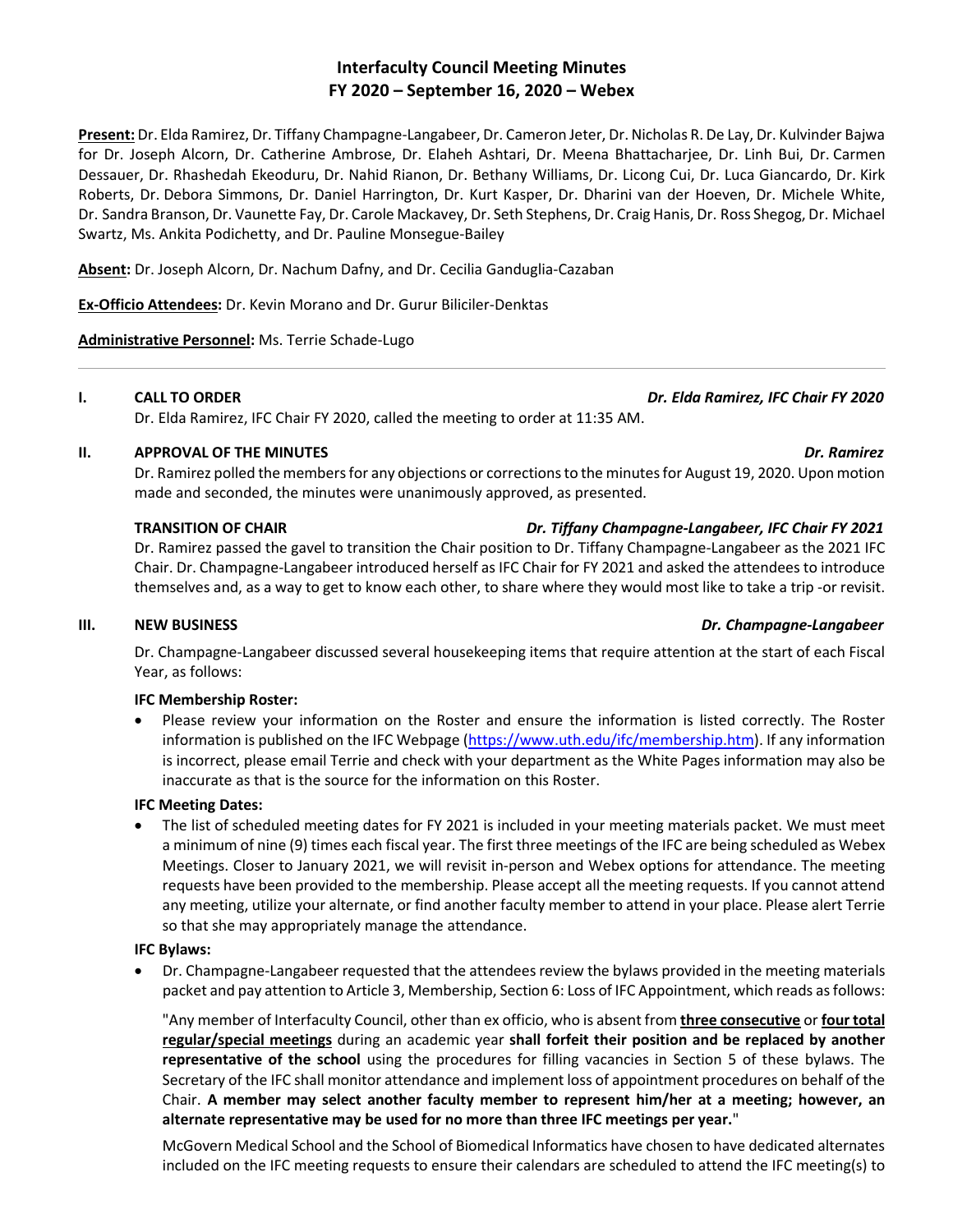cover those schools IFC members absences. If you have to be absent, contact the alternates listed on the IFC Membership Roster, and please make sure to email and advise Terrie.

#### **IFC Subcommittees:**

• Each Subcommittee charge is outlined on the IFC Subcommittee Information provided in the meeting materials packet and is made a part of these minutes. The Chair discussed each subcommittee charge and answered questions. The membership was advised that a Poll would be circulated for everyone to sign up to participate in one or more subcommittees.

## **Thomas F. Burks Scholarship for Academic Merit:**

The Office of the Executive Vice President and Chief Academic Officer (EVP/CAO) manages university scholarship endowments; the TF Burks Scholarship endowment is one of these endowments. The EVP/CAO's office provides the notice, including guidelines and process information, to the schools. Each school can submit up to two (2) applications by December 1. The IFC/SIC Selection Committee reviews up to 12 (twelve) applications for the award and selects the awardee(s). The process involves forming a subcommittee of IFC members, one member from each school, and three students from the Student InterCouncil (SIC). This year, we have two openings on the selection committee. The committee's time commitment is December and January through an all-electronic meeting process. The School of Public Health and Cizik School of Nursing members were requested to send an email to Terrie Schade-Lugo if they were interested in participating in the TF Burks Scholarship Selection Committee.

## **Faculty Tribunal Panel:**

Dr. Champagne-Langabeer explained that HOOP 133 – Faculty Termination outlines the process to be used and the procedures that the university will follow in termination of employment or termination before the expiration of the stated period of appointment at UTHealth, who has been granted tenure. During the process, there may be a need for a hearing. If there is cause for a hearing, the President will appoint a tribunal of at least three (3) faculty members to hear the accusation. Per policy, the Tribunal Panel consists of nine (9) tenured faculty members. The IFC nominates six-panel members, and the President selects three members. Currently, the panel has two (2) vacancies, and the IFC is to nominate two (2) new panel members. The panel does not have a member from the UTHealth School of Public Health (SPH); therefore, we need to have one recommendation be from SPH. The attendees were requested to send their nominations to Terrie. A confidential electronic poll will be circulated for the IFC members to select nominees to fill the two open panel positions. The results will be submitted to Dr. Kevin Morano to provide to President Colasurdo.

## **IV. UNFINISHED BUSINESS**

## **Campus Reports:**

## *Cizik School of Nursing Dr. Sandy Branson*

- Dr. Diane Santa Maria was appointed dean effective Sept 1, 2020, and will serve as the Jane and Robert Cizik Distinguished Chair and the Huffington Foundation Endowed Chair in Nursing Education Leadership.
- Dr. Melanie McEwen is the latest Cizik School of Nursing at UTHealth faculty member to be inducted into The University of Texas Kenneth I. Shine, M.D., Academy of Health Science Education (Shine Academy).
- Dr. Maja Djukic, Associate Professor to the Research Department, joined us from the New York University Rory Meyers College of Nursing. Her program of research is in nursing workforce determinants of healthcare quality. She has used innovative educational technologies such as virtual patients and simulation to build interprofessional teamwork competencies for nursing and medical students. So far, over 4000 medical and nursing students have completed the training.
- Dr. Marissa Solórzano joined the CSON as an Instructor. She is a Family Nurse Practitioner and Psychiatric Mental Health Nurse Practitioner who joined our graduate department.
- We are interviewing for several key leadership positions: Assistant Dean of Research, Assistant Dean for Diversity, Equity, and Inclusion, Associate Dean of Faculty Development, and Program Directors for the Pacesetter and MSN programs.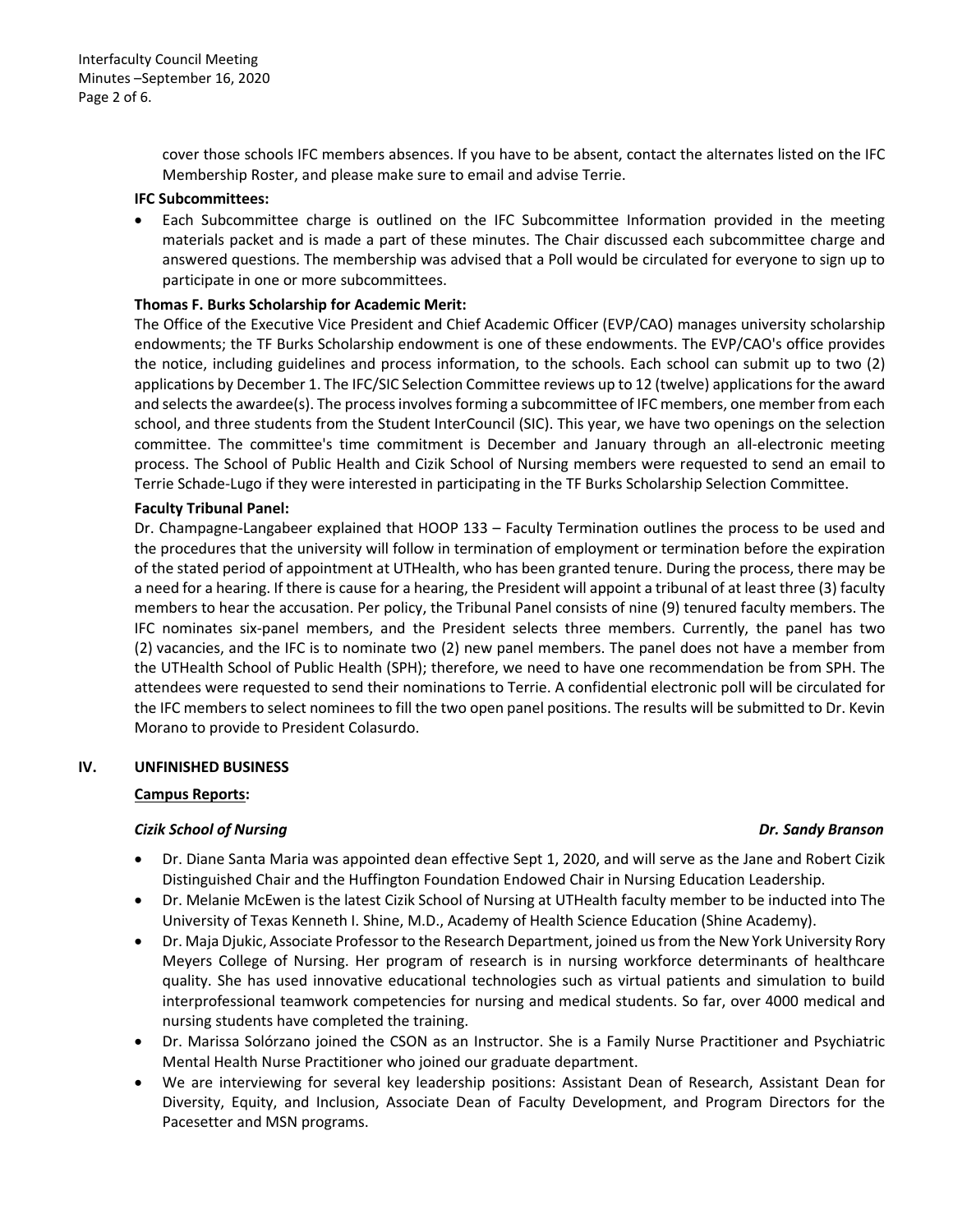## **Operations and Accreditation**

- The CSON is working in a hybrid model for the fall, with didactic courses primarily online with simulation and clinical placement in our acute care and community settings.
- The CSON ran a pilot trial of a dedicated education unit at memorial Hermann TMC and are analyzing that data to determine whether we expand that to other campuses.
- The CSON is working on the Commission on Collegiate Nursing Education (CCNE) spring evaluation visit.

## **Grants**

- Dr. Meagan Whisenant, in collaboration with Dr. Loretta Williams, from the Department of Symptom Research at MD Anderson, was awarded an intramural grant, the Elizabeth W. Quinn Oncology Research Award, to develop a preliminary COVID-19 module to augment the MD Anderson Symptom Inventory (MDASI).
- Dean Diane Santa Maria received a two-year award from the National Institute of Nursing Research of the National Institutes of Health (NIH) providing a \$311,666 supplement to her existing, five-year "Come as You Are" grant, which assesses a nurse case management intervention for HIV prevention and care among youth experiencing homelessness.

## **Student Scholarships**

- Justina Ewoh, MSN, FNP, has been selected as the first recipient of the Jane and Robert Cizik PhD Scholarship. This full-time scholarship was established this year to enable one outstanding future nurse scientist to devote three years to innovative health care research while earning a Doctor of Nursing Philosophy (PhD) from the Cizik School of Nursing at UTHealth.
- Rebecca Bergh, MSN, RN, CNM, has become the first Cizik School of Nursing at UTHealth PhD student to receive the prestigious Jonas Nursing and Veterans Healthcare scholarship. Bergh, a PARTNERS Scholar, will use the award to fund her dissertation study of the mental health needs and challenges young parents face experiencing homelessness.
- Several students were provided scholarships on a financial need basis.

## **Publications**

- Dr. Cathy Rozmus and colleagues published a [research study](https://journals.sagepub.com/doi/10.1177/0193945920954142) in the *Western Journal of Nursing Research* on cancer-related fatigue reported in online discussion groups
- Dr. Brian Ahn and colleagues publishe[d a research study](https://onlinelibrary.wiley.com/doi/10.1111/jon.12782) in the *Journal of Neuroimaging* on transcranial direct current stimulation (tDCS) and mindfulness-based meditation (MBM).
- Dr. Mary Ellen Ross and Dr. Sabrina Pickens published a [research study](https://www.healio.com/nursing/journals/jne/2020-6-59-6/%7B9aa51192-b9c1-4f1a-8b9d-60f599bbec05%7D/elder-abuse-education-using-standardized-patient-simulation-in-an-undergraduate-nursing-program) in the *Journal of Nursing Education*  and a **book chapter** related to elder abuse.
- Dr. Anitra Frederick published a [research study](https://journals.lww.com/mcnjournal/Abstract/2020/09000/Intraoperative_Mother_and_Baby_Skin_to_Skin.7.aspx) titled Intraoperative Mother and Baby Skin-to-Skin contact during cesarean birth in the *American Journal of Maternal/Child Nursing*.

## *Graduate School of Biomedical Sciences Dr. Nicholas De Lay*

## **Change in Graduate Faculty Leadership at GSBS**

- Dr. Jefferey Frost from the Dept. of Integrative Biology and Pharmacology has taken over from Dr. Joya Chandra as GSBS Faculty President
- Dr. Michael Galko from the Dept of Genetics at the Univ. of Texas MD Anderson Cancer Center was elected Vice President/President-Elect of GSBS Graduate Faculty
- Dr. William Mattox was promoted from Associate Dean to Senior Associate Dean of Graduate Education.

## **Association of Minority Biomedical Researchers (AMBR) Spotlight**

• The latest interview with graduate student Unekwu Yakubu is available online. <https://gsbs.uth.edu/about/news/gsbs-news-details.htm?id=dda60b36-a62a-4650-844e-7b16339f1056>

## **Mentoring Works!**

- GSBS is planning on restarting its Mentoring Works! Workshop that provides skills on how to be a mentor with the goal of having all GSBS Faculty Members trained.
- GSBS wants to recruit faculty who participated in Mentoring Works! Workshop to participate in the Culturally Aware Mentoring Study, which is focused on improving the training environment for students from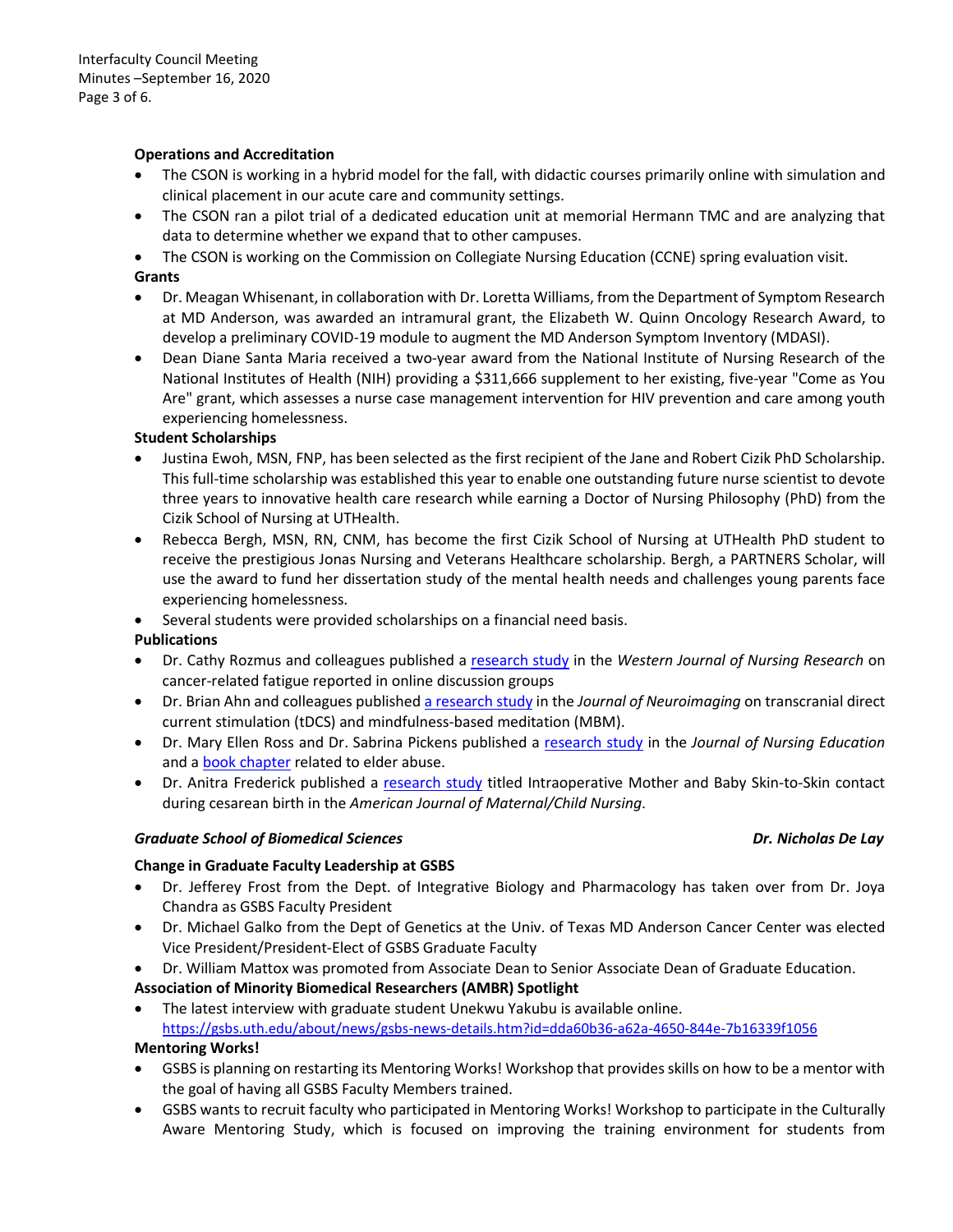underrepresented groups (More information on this study can be found here: [https://cimerproject.org/cam](https://cimerproject.org/cam-nrmn/)[nrmn/\)](https://cimerproject.org/cam-nrmn/).

## *McGovern Medical School Dr. Catherine Ambrose*

- Two MMS faculty have received 2020 Regents' Outstanding Teaching Awards: Eugene Toy, Obstetrics, Gynecology and Reproductive Sciences, and Jeffrey Frost, Integrative Biology and Pharmacology
- Annual Report of Continuing Medical Education Committee
	- $\circ$  Dean Stoll approved the creation of a UTHealth CME Office, and it is planned to be operational by the summer of 2021.
- Annual Report of Curriculum Committee:
	- o LCME site visit occurred on June 22-23. Virtual visits were scheduled for late August. The final report is expected in February 2021.
- Students are back:
	- o MS1 and MS2 students have a combination of video recordings, online conferences, and in-person courses for Doctoring and Anatomy.
	- o All interviews for residency and fellowships will be virtual.
	- o There are no away electives for MS4's students, and MMS is not accepting outside students for away rotations.
- MMS is celebrating Women in Medicine month by highlighting accomplished women alumni and the progress of women in the profession of medicine.

## *School of Biomedical Informatics Dr. Kirk Roberts*

- Assistant Professor Licong Cui, who joined SBMI in 2019, has been awarded three NIH grants since the start of 2020: R01s from NINDS and NLM and an R21 from NIA.
- SBMI has been working with Memorial Hermann to make the health system's COVID-19 patient data more accessible to UTHealth researchers as part of the data warehouse led by Professor Elmer Bernstam. The data is frequently updated and includes a wide variety of clinical data for MH patients tested for COVID-19.
- Professor Lex Frieden has been interviewed numerous times recently by local and national media regarding the 30th anniversary of the Americans with Disabilities Act.

## *School of Dentistry Dr. Michele White*

- Dr. Michele White introduced herself as the new Faculty Senate Chair. Congratulations were offered to Dr. Cameron Jeter for being selected as the Chair-Elect for the IFC FY 2021, and Dr. Dharini van der Hoeven is filling the one-year term remaining on Dr. Jeter's at-large position. Dr. Kurt Kasper has also joined the IFC this year on behalf of the School of Dentistry.
- Dr. Daniel Harrington is the new Chair-Elect of the SOD Faculty Senate, and Professor Theresa Dufrene is the new Senate Secretary.
- All UT Clinics, undergraduate and postgraduate, are up and running -including the UT Dentists Faculty Practice.
- Virtual classrooms and some in-lab coursework is occurring following proper guidelines for masking and social distancing.
- Upcoming dates for SOD are as follows: September 30, webinar on BigMouth for Research; October 20 Research Showcase; October 28 – the ADEA Diversity Workshop; and December 14 – Fall Faculty Assembly.

## *School of Public Health: Dr. Ross Shegog*

## **Faculty Council continuing and new items:**

- AAR and Peer Review modifications are ongoing. Changes are being made to the AAR form, including instructions for Faculty Associates and Specialists, NTT faculty with no teaching responsibilities, educational track faculty with no research responsibilities, and reporting mentoring of junior faculty.
- The AAR will commence on Fri 18th.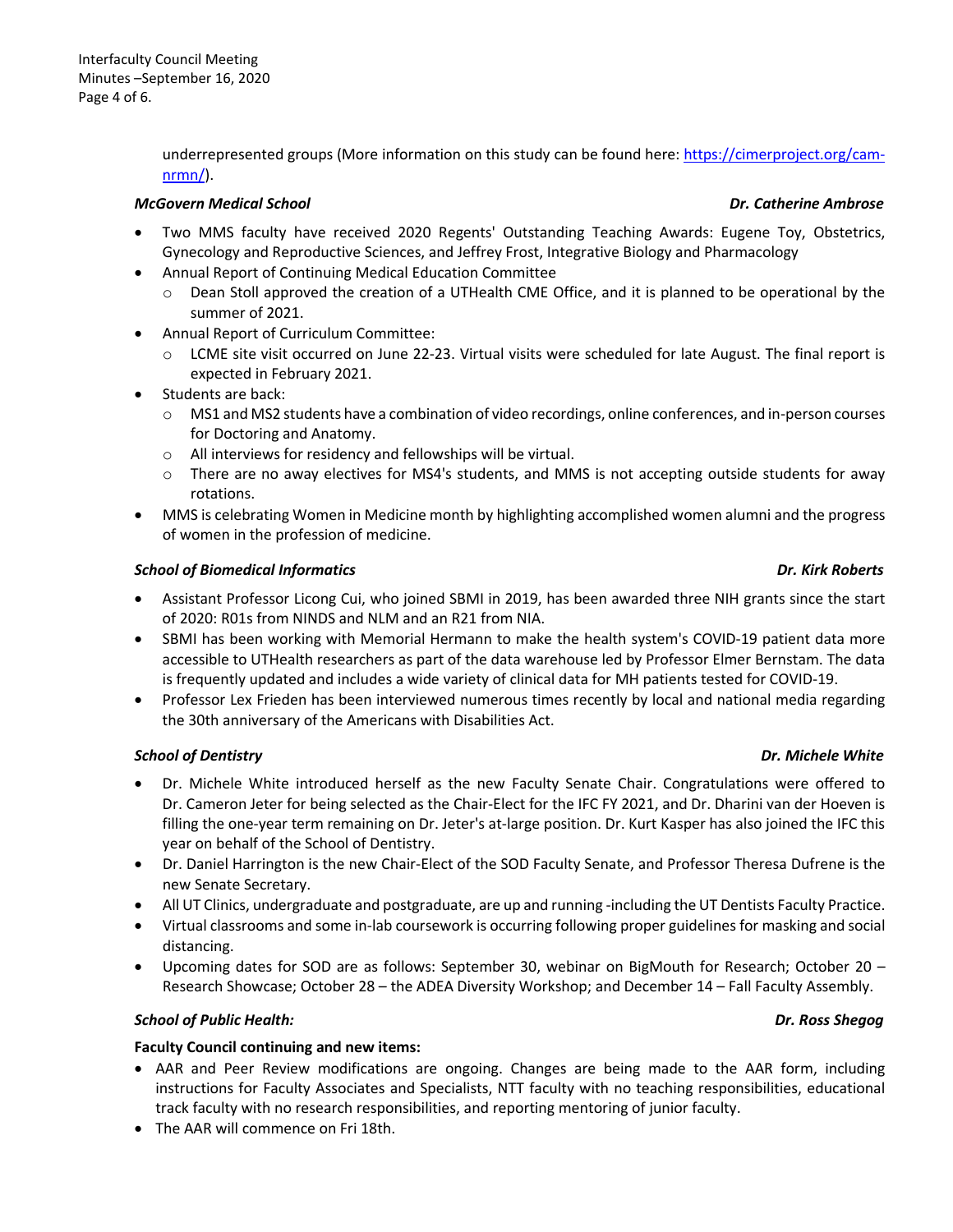Interfaculty Council Meeting Minutes –September 16, 2020 Page 5 of 6.

- Faculty mentoring is moving ahead with a formal approach (adopted from the Epidemiology department) for use across departments.
- Faculty retention will be examined in the next Faculty Council meeting.
- Updates on COVID protocols and resources will be provided, including Student updates, UTHealth resources, and UTHealth FAQs.
- A review of statistical software/programming languages/packages used in the school is underway.

## **Recent Events (Selection of COVID related activities):**

- Report from Dean in General Faculty Meeting focused on COVID related school activities including:
	- 1) Modeling the epidemic;
	- 2) Hospital data analytics by zip code and age group;
	- 3) Mapping incidence in communities; Case investigation in San Antonio, Brownsville, and across the state;
	- 4) Education and training (retail, construction, manufacturing, nursing homes, etc.;
	- 5) growth curves by age group;
	- 6) Big data analytics to determine associations with age, ethnicity;
	- 7) Building cohorts (retail, school teachers, federally qualified community health centers, children) to examine seroprevalence.
	- 8) Planning for a TX Epidemic Public Health Institute.
- Report on expense report monitoring for grants.

## **Media exposure (selected):**

- Katelyn Jetelina, PhD, was interviewed by the [Dallas Observer f](http://r20.rs6.net/tn.jsp?f=001olbHqHGnraYcE988CmUyzSxZSZrN5ase3vnynDswpuDJdz38j3TPrDpdxVN9-LFZo0yyEboAAyc6ncKDP19yCBV2Y8_SPp8ipMmSdI0xy1UfNhqLHilQhMeI-xNKC1AqTx-HKh-s9rD40GBqbSfzqFtvEZWS47cTa7eTOWacKFh17M6Lgs9ay_3kyVTKWdlnTUwKt1nVf9uzFc2y1gjvWQO0mBqMyp7L07s4Cwhg5asQLrfvyGdMsBwrPK8ooS89RlW_PKXi847MSZsMlYOJGvK3IsSp_cV7NJTrWJ8KqCUJzu-seUHtxdxZq-KBD-7WTu6wmvUKbZdXToaYLq9-ECS_PXQJlpvcukAF6OdlSQpeGE2_WmaphWLJ35KaOr3s6qotgm-YaHpJBUaDwDuzdGFZIhl9DiDyIjvdsYFtXXppzIqR3wv2yoLG5QS2EGXD8Qyc2HGgA_IAbytUAy4ZH0yEJyg-3qaIJuAj0LTkA6AXjd1WvfnPzR5W4CwPl_IvtP6VRK2VSdJ64CDV2ojtD7-JVjWoH-vo36wvvBVlf4_GT-uO6o9El8DpsszS66ALePaj0o_qsAG4RhgrhJ6gBkFe5RaoldoE1zXsyv4PXLgcdEh47iYiEoRhYa51BnJUnMl75BMyDbPeu_y_-5UeiNaBAYJp8wIZYrysAh-Bgk9EyMNAuKrktiZXBo5xDkufONgG3-sQfbEm_aSoyW3-PNLs88yF9IaZH8VWsZHRurIsBmxX7D1ek-GPyHUzBA2L1oxNjd37Aq-iBeBgNhhG1p5HOTBul6GNW5Q5RBnx9j8no7PzoJT5lr3IfsAv688SfhU9erC13clw1MQZVehET5QIxkbwsyr-aaynrFeNAAL6XL4EgBzfHR2t3dYjBP8jGRdJb9Xu-7RsRlQHlQCeRe1nz5zhTpvSmYoMN-QLofEG1-InrWwJhpyXdlmVyBWSY7z-S4tmqCEQ1h7utjHLLX8QQy_T9jytSj8ew8ZorcnrsjLEuMxm4TRJUmTAsjho_IZi6CtLYYU9GiTsdAQ-mOdCAPTOtdzm&c=Qp3Z-F-Xx_rtcAw7pPtBbGCotYjpaANI1KfHC_PIsw28W8Q2QvnWWg==&ch=C5RU9IvDdLXPC1zd5KvQHTn6-s_yu0-DYmsz_H3Ta97dqB01QqmsIA==)or an article about how social determinants of health play a role in COVID-19 outcomes.
- Catherine Troisi, PhD, was quoted in [The Texas Tribune](http://r20.rs6.net/tn.jsp?f=001olbHqHGnraYcE988CmUyzSxZSZrN5ase3vnynDswpuDJdz38j3TPrN0V0CXbswX-NJa8P7g7kHtWQwu76EBQHBrKZZ0ojJwQQmuPuWqOJELFRVYmwFCWlhaZpW2ZhDL7GiraVx5hbiA5YWo45oZzhwBi-YOD9ojzrenZ6uIaxDeAWJ8DvlRP-y4AFX_UsOg4lgLVljZxDyq-r9VBfYnbWQMgytQRmlCBrO5n6I_xunCXOzspEw2Tcdejzrhy51XT2ICBDLigL4cSne-V7fwA79Pw9KBmDgelJc1oXb9SNHyEBHJKOjlUtpnQjsPNSRXbMU7LCyAWzZn6LHcuCmMJlexPYZbiG9-FE32GdmzuhI8-G2woxmnkWunZ8XiuJhRY7V_-Kq8VBV3Now0TBE_Ivw4rKwERJlLWKQU7ZDPGA6OPokx79CEb0Hv83NOzK9ybeDkoa5rBrDmyDbj1xrwZQqrlbc92xB7Mtk-4Q70c1PVMxQccv3dTPlIeHsHsMLLY7ugqTwftdaZ-YMvNvaXw41y6RMCvunhnSs9zC3d1Xazrdq3Nmcc7f1NwxWNh-f4Kho9wGPjl0AnXqQCTzBMUmrpTlsl6RnaXnnFM1ay_P4RFnOtCmbIb5DwydEL0whWjKo-f1J-YxhONgeDLji2SMEXOFevyn_uIgfedI2XFaKZDsD0LwLpcH0ETFvUSpdsB447Raohp6tWdK7MruGXzGtPJv5iV2fN5SH2qpy1QKiChRsQRFVhskWLvqUzvwSp5PfHJQ9IYK5XTU6JOK7986qn5gROn6PWBjbktOs0P0XqWN760fFPP670vJXTBZioNMIEhJb5nQkXbwYaB8lH6kK-GcB_vdJlWIWtdHwK3iev4a1k5aT_s14lGgowc14MWx0oiCr_Q8k3MKjr3QhVWZQtIGCs83vvc5eul1_9TmcdDwzsVDCigjON9khXGLo-E4OxbJU8Nfxd8Rg2LscegKZZkF9zEgnBm6XO4np82k6bxaUS-na9q1hhqHAs31d5l&c=Qp3Z-F-Xx_rtcAw7pPtBbGCotYjpaANI1KfHC_PIsw28W8Q2QvnWWg==&ch=C5RU9IvDdLXPC1zd5KvQHTn6-s_yu0-DYmsz_H3Ta97dqB01QqmsIA==) about how returning to classrooms for in-person learning may affect COVID-19 infection rates.
- Joseph McCormick, MD, was included in a [Houston Press](http://r20.rs6.net/tn.jsp?f=001olbHqHGnraYcE988CmUyzSxZSZrN5ase3vnynDswpuDJdz38j3TPrN0V0CXbswX-SrDK7aEP0-9krUEYjhZAEGJDAZ6YWhDp3dFtyVOuvyuynlM6dmm9F-b2HayMlKU-_mnFo73BB7lU1r6w3DeRZLjjojDptpRl-ZdOqw7qxG2jZQOEcflIZFS4auZKRBSTqbKIP-uN7eM__JabJXvehJqYeRmJKek0XtRR2LCEikzfnQCPwe1k5xtsoxkNQqWO4G2h0Fy1fmxOrIf0FEFIGl6-IAwK_VZeS_jZFsv37hQ2ERds0c2xM2v9WQcZdVomHJUre5SjO1kZdWr0Ww6WTc9gTmc_GbFzR87X5a6FZotqClJtn1a6rXe3cMipQhMBaAm7Lp6S8FcITdn_SiWQtecTFpfB1D8LVOPGZYR7vyxXz3mnk-KVeuYhteGyoJjD2xrgN7ugFzKr8d1t2JHHakEllyy5Fex0OTMZeqEt60W4RhekdlJ2PNmi7DKPk1Sxj_ZeEKhKyJHrGXj6HpI8z-C94Zgxk5rn-f3bfFZ6bPariHXBqAzwOiujOLHwfaPB1Yq6f4P_voNLDDT1WzkcIMp-0-DrLoX1QcmK30HXgD3uKJPJDn1K2bzAGh2MAHqyx3ZgeKd311Llc-saeSvWghvZxj4owfXa8gLXopxG_U-0hBbQhWIrvQhNh7bTYTf5phW0hG-mRi0HIuUNpp5yenIq3DydYM4KXL-gmNnFWhap8ZTja-s9SgnDJwYniyBbDRNufoGAuTBhbqOEFWayWgqiZcwAmwZ_HpxvwD57OhGX4JZ4t7pmBRY0tv9oKmKwVZEtJkQRew4VQ5fYon4_Mov2LNcfNs4Gd8yRD0_jzVvRa1ZV43lwel7wBNVe8o79OWW8biyMsHWe59BMMoZNfOHHd8aNo3ZlURJ9x35NWyqI9cpj0kkWWcO51mZ9Ml8vgpF38yDgroMCWJWFlf5H_n656nosmGDEdOCi74ggVYZjwK89GdYrR6wWU270CLjWujUv7ak046RqoZ9dso3hgotzbc_bF2p7DeL63IrpfkI=&c=Qp3Z-F-Xx_rtcAw7pPtBbGCotYjpaANI1KfHC_PIsw28W8Q2QvnWWg==&ch=C5RU9IvDdLXPC1zd5KvQHTn6-s_yu0-DYmsz_H3Ta97dqB01QqmsIA==) story about reopening the state during the ongoing pandemic.

## **Dissertation presentations**

• One dissertation defense and one proposal defense are occurring in mid-September.

## **The UTHealth Diversity and Inclusion Task Force Update** *Dr. Elaheh Ashtari*

Dr. Ashtari provided a summary of the task force charge and intent and mentioned that Drs. Dan Harrington and Elda Ramirez are IFC members and members of the UTHealth Diversity and Inclusion Task Force.

The Task Force Charge:

- To facilitate discussions on strengths and opportunities for UTHealth to address issues related to diversity and equity, broadly.
- Examine the best Health Science Center practices related to prioritizing diversity, equity, and inclusion.
- Provide recommendations to the University Executive Council on how UTHealth can foster and promote a more inclusive environment related to students, employees, and faculty.
- Recommend priorities and timelines for the implementation of recommendations.
- Communicate with stakeholders regarding recommendations.

The Task Force comprises 32 diversity champions from all schools, Office of Diversity and Inclusion leadership, faculty, classified staff, and students/learners.

## Task Force Subcommittees:

Currently, Subcommittees are meeting to discuss issues further as it relates to their subcommittee.

Utilizing SWOT analysis – Strengths, Weaknesses, Opportunities, and Threats

From those SWOT analyses, each subcommittee will draft three recommendations to be considered by the larger group before presenting it to the University Executive Council.